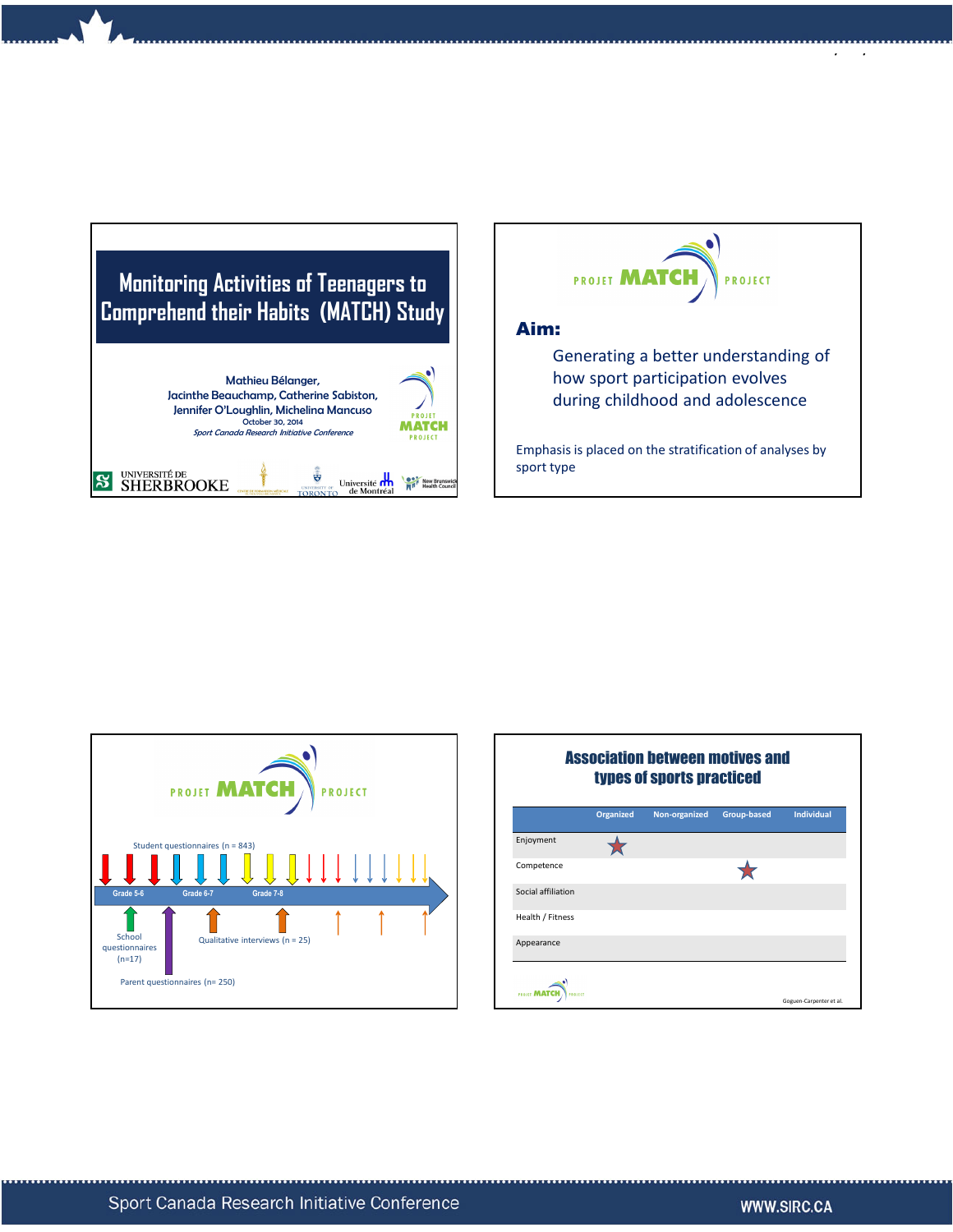

Association between School environment and

## Relationship between types of sports practiced by parents and their child

10/21/2014

|                           | <b>Youth</b> | <b>Parents</b> | OR                   |
|---------------------------|--------------|----------------|----------------------|
| Team sports and games     | 74%          | 27%            |                      |
| Active recreation         | 84%          | 41%            |                      |
| Physical leisure pursuits | 82%          | 72%            |                      |
| <b>Fitness activities</b> | 81%          | 94%            |                      |
| Rhythmic, movement and    | 58%          | 6%             |                      |
| gymnastic activities      |              |                |                      |
| Racket sports             | 28%          | 7%             |                      |
| <b>PROJECT</b>            |              |                | <b>Brunet et al.</b> |
|                           |              |                |                      |

## Perceived barriers to physical activity in adolescents

• Perceived barriers:

HOIT MATCH

- internal (I am not interested in physical activity) – external (I need equipment I don't have)
- Internal barriers = inversely related to moderate-vigorous physical activity (MVPA)

Gunnell et al.

• External barriers = not related to MVPA



2